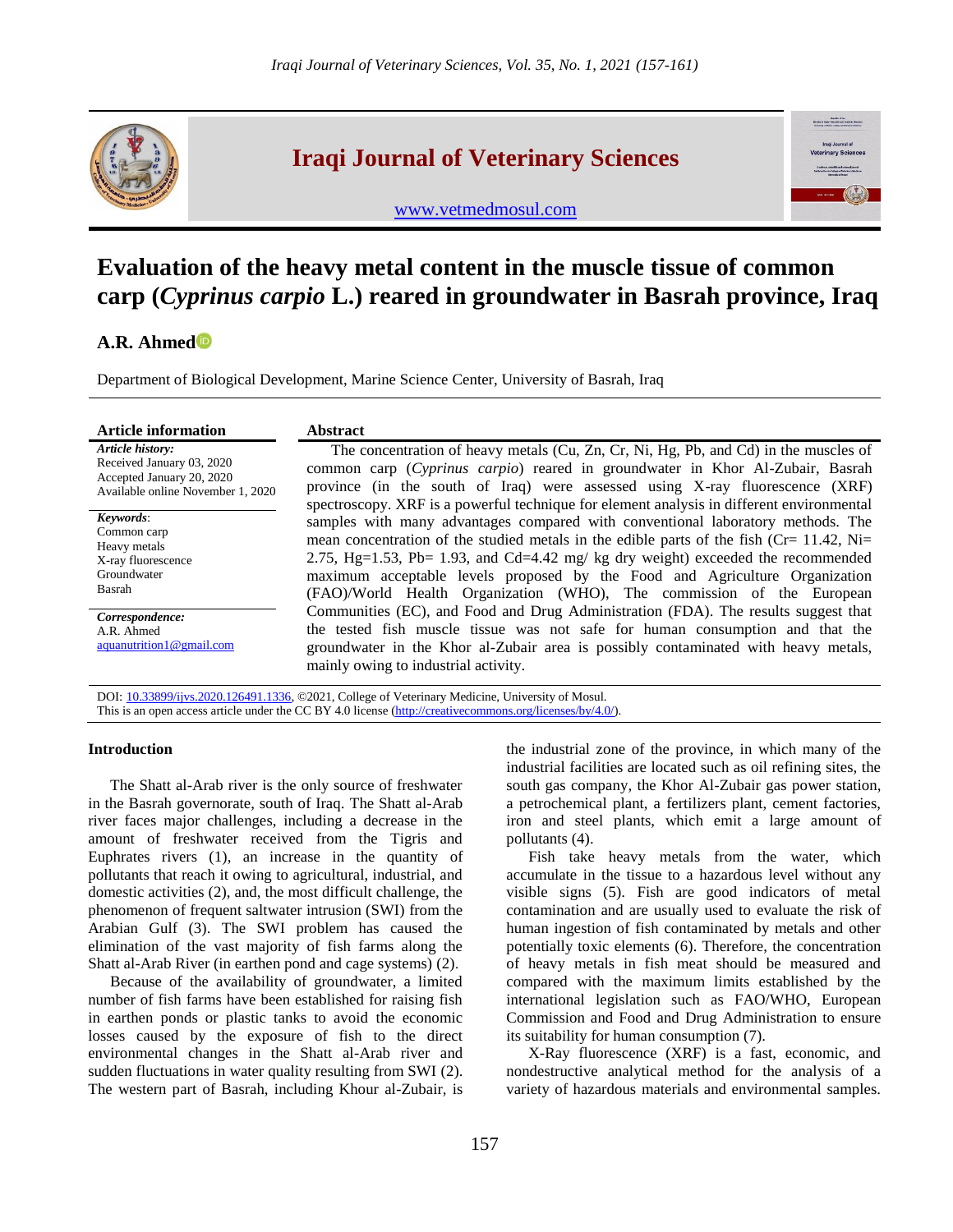It can be used to identify up to 30 elements at the same time (8). XRF is usually used in archaeological studies to investigate the content of metals in human and animal fossil bones, in which the samples are precious and their destruction should be avoided (9). Total reflection XRF (TXRF) spectroscopy is a powerful analytical technique for elemental analysis of small masses. In this context, Bilo *et al.* (10) used TXRF to study Pb and Zn accumulation in zebrafish embryos. Similarly, Limburg *et al.* (11) used the X-ray fluorescence technique to investigate fish otolith trace element maps.

The aim of this study was to evaluate the heavy metals concentration in the edible part of common carp (*Cyprinus carpio*) reared in groundwater in Khor al-Zubair, Basrah province to determine their suitability for human consumption using the XRF technique.

#### **Materials and methods**

The fresh fish were purchased in January 2019 from one of the fish farms located in Khor al-Zubair, Basrah province, southern Iraq (Figure 1).





The farm completely depends on well water 24 m depth, which is pumped to an earthen pond before it is distributed to the fish culturing system. The initial weight of the fish was 100 g and fish were kept in the rearing system  $12\times3\times2$ m for 10 months (from March 2018 to January 2019). During the rearing period, fish were fed different types of fish diets including locally made fish diets and imported fish feed depending on availability in the local market and the purchasing power of the farmers.

A total of 10 fresh common carp were purchased from the farm gate and immediately placed in polyethylene bags, put into an icebox, and brought to the laboratory. The fish length was measured from tip to tail and weighed; data for the individual fish were recorded. The samples were

prepared according to AOAC (12). Briefly, fish samples were cleaned using a stainless steel knife; the edible part of the fish (tissue from the dorsal side of the body, which is the consumed part of fish) was taken without the skin, cut to small pieces, and washed with distilled water. The samples were dried in a drying oven at 65ºC for approximately 24 hours and homogenized in a porcelain mortar. Approximately 0.5 g of the powdered fish of each sample (10 samples) was weighed and mixed with 3 drops of organic binder and the sample was pressed to form pellets ready for metal analysis

XRF Spectro, Shimadzu, Japan was used to qualitatively and quantitatively determine the metals present in the tissue samples according to Klockenkämper  $(13)$ . The results were expressed in mg/ kg dry weight and the results were compared, where available, to WHO Guidelines, EC, Environmental Quality Standards, and FDA Consumer Advisory.

#### **Statistical analysis**

The statistical analysis (min, max, mean, standard deviation, and range) was conducted using Microsoft excel. All the results are presented as mean  $\pm$  standard devotion (SD). SPSS program was used to test the normality of distribution and the Pearson correlation.

#### **Results**

In the current study, we determined the concentration of heavy metals in common carp reared in earthen ponds that were filled with water from a well (24 m depth) in Khor al-Zubair, Basrah, southern Iraq. The average weight and length of the fish used in the current study were 755.7  $\pm 76.8$  g and 29.74  $\pm 1.65$  cm respectively.

The results of the present study were compared with the international standard limits to determine if these fish were suitable for human consumption. The minimum, maximum, mean concentration, and SD of heavy metals in the edible tissues of the common carp from Khor Al-Zubair farm compared with the standard limits are given in Table 1. Table 2 and 3 represent the descriptive statistics of heavy metal concentrations (mg/kg) in the muscle of common carp.

#### **Discussion**

The maximum concentration of Cu in the muscle tissue was 5.30 mg/ kg, which was lower than the FDA (14) maximum guidelines (30 mg/ kg). Similarly, the mean concentration of Zn recorded in the current study was 42 mg/ kg, which was lower than the FAO/WHO (7) maximum guidelines (50 mg/ kg). It has been suggested that Cu and Zn, as essential metals, tend to accumulate in the liver of fish and not in the edible part owing to their role in metabolism (15).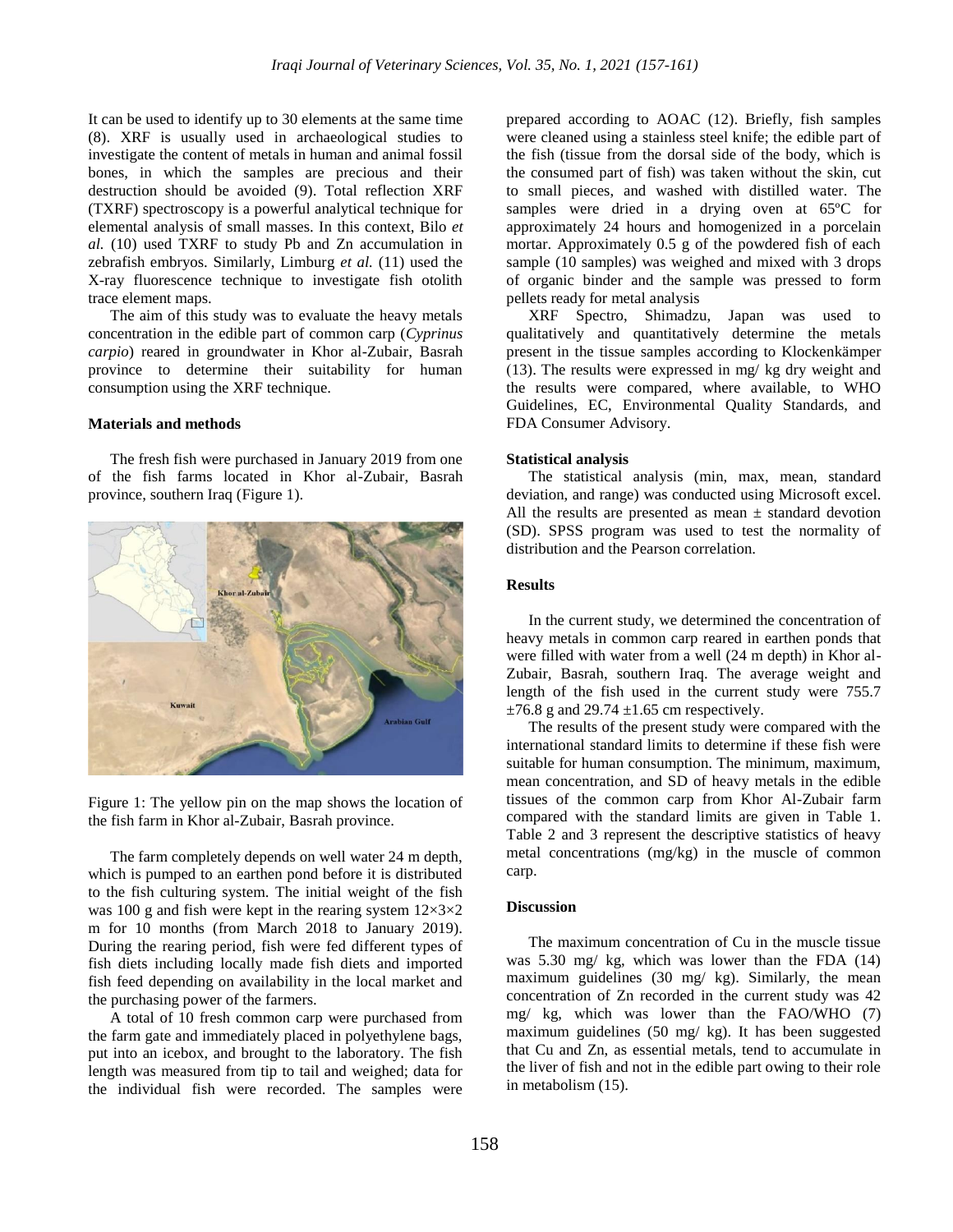|               | Сu    | Zn    | Сr    | Ni   | Hg   | Pb   | Cd    |
|---------------|-------|-------|-------|------|------|------|-------|
| Min           | 3.60  | 23.50 | 7.50  | 2.10 | 1.00 | 1.60 | 2.60  |
| Max           | 5.30  | 61.00 | 15.60 | 3.50 | 1.90 | 2.40 | 10.50 |
| Mean          | 4.33  | 42.00 | 11.42 | 2.75 | 1.53 | 1.93 | 4.42  |
| SD.           | 0.66  | 14.18 | 2.86  | 0.55 | 0.34 | 0.28 | 3.10  |
| WHO, 1985     | 3.00  | 10.70 | 0.15  | 0.60 |      | 2.00 |       |
| FAO/WHO, 2004 | 10.00 | 50.00 | 1.00  |      | 1.00 | 1.00 |       |
| FDA, 2003     | 30.00 |       |       |      | 0.50 | 0.30 | 0.05  |
| EC, 2006      |       |       |       |      |      | 0.50 | 0.10  |
| FAO, 1983     | 30.00 |       |       |      |      | 0.50 | 0.05  |

Table 1: Content of heavy metals (mg/ kg dry weight) in the edible parts of the common carp (*Cyprinus carpio*) reared in ground water compared with standard limits

Table 2: Descriptive statistics of heavy metal concentrations (mg/kg) in the muscle of common carp

|                           | Сr      | Ni      | Cu      | Zn      | Hg      | Pb   | Cd    |
|---------------------------|---------|---------|---------|---------|---------|------|-------|
| Mean                      | 11.42   | 2.75    | 4.33    | 42.00   | 1.53    | 1.93 | 4.42  |
| <b>Standard Deviation</b> | 2.86    | 0.55    | 0.66    | 14.18   | 0.34    | 0.28 | 3.10  |
| Sample Variance           | 8.18    | 0.31    | 0.44    | 201.06  | 0.11    | 0.08 | 9.62  |
| Kurtosis                  | $-0.24$ | $-1.58$ | $-1.31$ | $-1.44$ | $-0.51$ | 0.67 | 4.34  |
| <b>Skewness</b>           | 0.13    | 0.13    | 0.52    | $-0.02$ | $-0.71$ | 0.88 | 2.08  |
| Range                     | 8.10    | 1.40    | 1.70    | 37.50   | 0.90    | 0.80 | 7.90  |
| Minimum                   | 7.50    | 2.10    | 3.60    | 23.50   | 1.00    | 1.60 | 2.60  |
| Maximum                   | 15.60   | 3.50    | 5.30    | 61.00   | 1.90    | 2.40 | 10.50 |
| Confidence Level (95.0%)  | 3.00    | 0.58    | 0.70    | 14.88   | 0.36    | 0.29 | 3.25  |

Table 3: Pearson correlation between heavy metals concentrations (mg/kg) in the muscle of common carp

|                | Ur                      | Ni           | Сu           | Zn         | Hg           | Pb         | Cd |
|----------------|-------------------------|--------------|--------------|------------|--------------|------------|----|
| <b>Cr</b>      |                         |              |              |            |              |            |    |
| Ni             | $0.621659**$            |              |              |            |              |            |    |
| Cu             | $-0.58007$ *            | $-0.07085$   |              |            |              |            |    |
| Zn             | $-0.47907$              | $-0.04888$   | 0.448491     |            |              |            |    |
| Hg             | 0.313247                | $0.56496**$  | 0.484519     | $-0.22951$ |              |            |    |
| Pb             | 0.103898                | $0.694959**$ | $0.520372**$ | 0.243899   | $0.533468**$ |            |    |
| C <sub>d</sub> | $-0.55887$ <sup>*</sup> | $-0.30669$   | $-0.20188$   | 0.489874   | $-0.81194*$  | $-0.24679$ |    |
| $\sim$ $\sim$  |                         |              |              |            |              |            |    |

\* Correlated at 5% significance level, \*\* Correlated at 1% significance level.

The minimum level of Cr in the muscles of carp was approximately 7 times higher than the maximum acceptable limit recommended by FAO/WHO (Table 1). The western part of Basrah province is the center of the main industrial activities in the city. There are more than 9 industrial plants that release solid, liquid, and gaseous wastes directly to the surrounding environment, causing significant environmental damage (4). Cr is used as an anticorrosion agent in cooling water in different factories such as iron and steel factories and petrochemical plants and the wastewater is directly discharged to the environment without treatment. Therefore, it is possible that groundwater in Khor al-Zubair is contaminated with Cr.

High levels of Ni were found in the edible parts of tested fish, as shown in Table 1. The mean concentration

 $(2.75 \pm 0.55 \text{ mg/kg})$  was higher than the acceptable limit reported by WHO (16), which is 0.6 mg/ kg. Al-Gburi *et al.* (17) suggested that the presence of Ni in environmental samples results from agricultural activities and waste from oil extraction. Khor al-Zubair is the center of vegetable farms in the city, which consume a huge amount of chemical fertilizers that end up in the soil and groundwater.

The mean concentration of Hg in the fish tested in the present study was 1.53±0.34 mg/ kg. These results were higher than the maximum level recommended by WHO (16) and FDA (14) (1.0 and 0.5 mg/ $kg$ ), respectively. It has been suggested that Hg from atmospheric deposition contributes to elevated Hg concentrations in groundwater (18). Furthermore, in addition to pesticides, Hg could be introduced to soils from fertilizers (19). The exposure of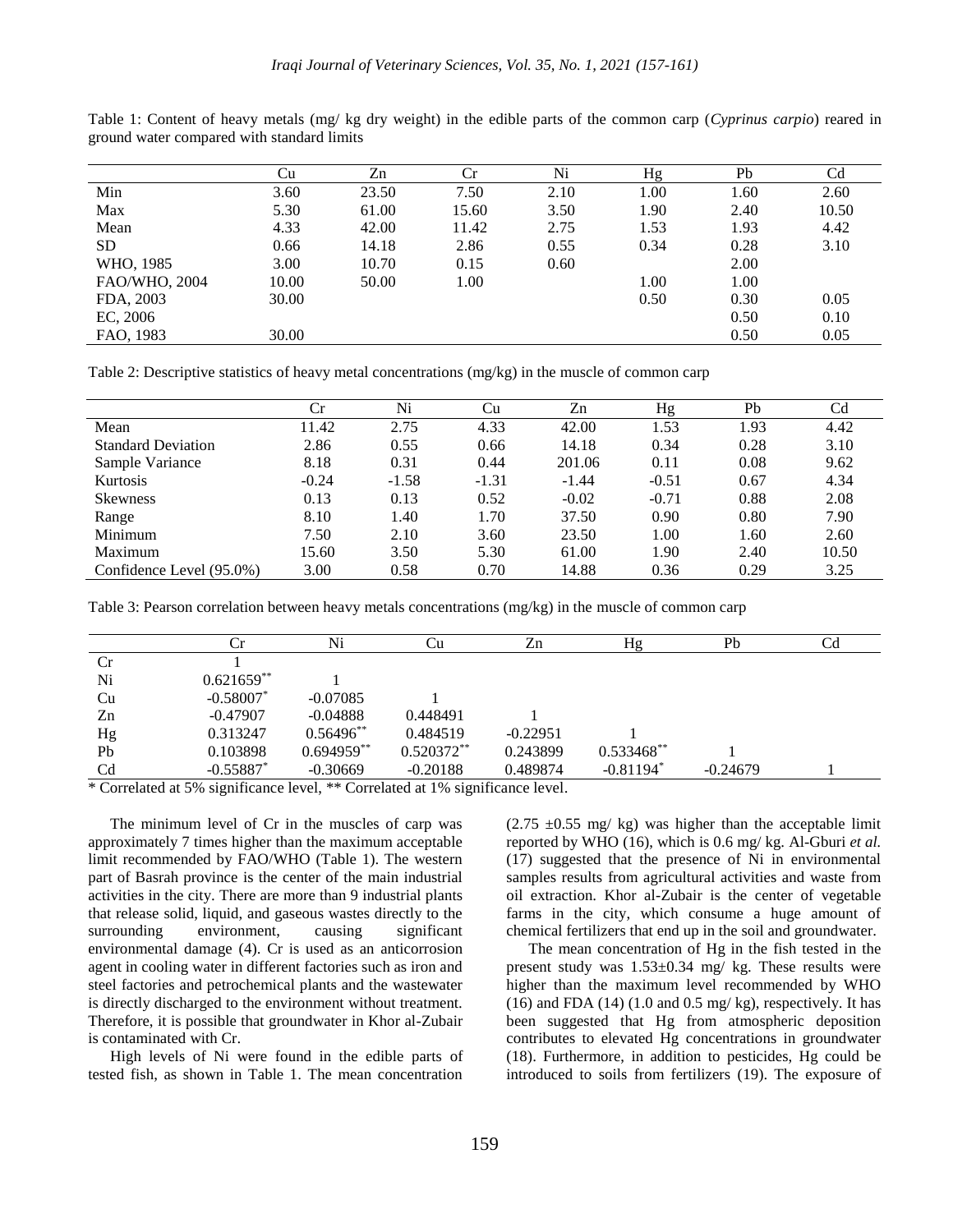humans to Hg through food and fish is a major source of methyl mercury exposure (20). Inorganic mercury is converted to organic compounds, such as methyl mercury, which is very stable and accumulates in the food chain (21). A high dietary intake of mercury from consumption of fish has been hypothesized to increase the risk of coronary heart disease (22)

Lead (Pb) is the most toxic heavy metal for fish owing to its negative effects, which include delayed embryonic development, suppressed reproduction, inhibition of growth, increased mucous formation, enzyme inhalation, and kidney dysfunction (23). The mean concentration of Pb in the muscle tissue of tested fish was 1.93±0.28 mg/ kg. The mean concentration of Pb was higher than the maximum guidelines of FDA (14), WHO (16), FAO/WHO (7), and FAO, (24), as shown in Table 1. It has been reported that Pb pollution is mainly owing to Pb emissions from petrol (21). It is possible that the groundwater in the western part of Basrah is contaminated with Pb because Khor al-Zubair is located within the industrial zone of the city, which is rich in oil fields. Lead causes renal failure and liver damage in humans (25) and is known to reduce the intellectual performance of children and increase blood pressure and cardiovascular disease in adults (26).

Cadmium (Cd) levels in fish tissue tested in the current study ranged between 2.60 and 10.50 mg/ kg, whereas the maximum level of Cd permitted by the FAO, (24) and FDA (14) is 0.05  $\mu$ g/ g and 0.1  $\mu$ g/ g by the commission regulation (27) (Table 1). Cadmium compounds are used in rechargeable nickel-cadmium batteries and are often dumped together with household waste (21). In addition, cadmium compounds are used as stabilizers in PVC products, color pigment, and several metallic cadmium alloys have been used as anticorrosion agents (21). Cadmium may accumulate in the human body and may induce kidney dysfunction, skeletal damage, and reproductive deficiencies (28).

In the current study, kurtosis (a measure used to describe the normality of distribution) was the highest in the order  $Cd > Pb > Cr > Hg > Cu > Zn > Ni$ ; the skewness for Cd, Pb, Cu, Cr, and Ni was relatively high [\(Table 2\)](https://www.ncbi.nlm.nih.gov/pmc/articles/PMC5735547/table/t1-eht-32-e2017018/) and low for Hg and Zn, which indicated non-normality of the distribution for these heavy metals. The significant differences between the variance and the confidence level of all heavy metals also proved that they were not normally distributed. Furthermore, the variation of Zn, Cd, Cr were 201.06, 9.62 and 8.18, respectively, and higher than those of Cu, Ni, Pb, and Hg, suggesting that the former had greater variation among the fish in the current study.

Heavy metals have a significant contribution to the potential environmental threat according to the coefficients for  $Zn > Cd > Cr > Cu > Hg > Pb$ , which suggest that both natural and anthropogenic factors contribute to the heavy metal concentrations and its resulting effects on potential ecological risks (29).

We used Pearson correlation to determine whether the various metals in the fish had a common source. The metal couples Pb/Ni, C/Ni, Hg/Pb, Cu/Pb, and Ni/Hg (Table 3) had a strong positive relationship ( $P < .001$ ). Cd had no interactions with Hg, Ni, and Cu. The clear negative comparison indicated that Hg/Cd, Cr/Cu, and Cr/Cd were likely to come from similar sources. Wastewater, municipal waste, industrial effluents, and agrochemical waste from nearby villages could provide a possible anthropogenic source of these metals (30).

The limitation of the current study is that the EDI was not calculated owing to the absence of data related to the daily consumption rate of fish in the city (g/day). For future studies, it is imperative to calculate the estimated daily intake (EDI) of heavy metals through fish consumption. The EDI of metals depends on the concentrations of metals in fish tissue and the amount of fish consumed (31).

#### **Conclusions**

The concentrations of Cr, Ni, Hg, Pb, and Cd heavy metals in the edible parts of common carp (*Cyprinus carpio*) reared in groundwater in Khor al-Zubair, Basrah province (Southern Iraq) exceeded the standard maximum guidelines, which indicates a health risk for human consumption. Fish species can be good indicators of water quality; however, more studies are needed to assess the quality of the groundwater in the Khor al-Zubair industrial zone and its suitability for agriculture and aquaculture enterprises. Further studies are required to determine the daily consumption rate of fish in the city to calculate the estimated daily intake (EDI) of heavy metals through fish consumption.

#### **Acknowledgments**

We would like to thank Mr. Tariq Hameed, from the Ministry of Agriculture, who was our guide in the study area**.**

#### **Conflict of Interest**

The author declares that there is no conflict of interest regarding the publication of this article.

#### **References**

- 1. Al-Ansari N, Adamo N. Present water crises in Iraq and its human and environmental implications. Eng. 2018;(10):305-319. environmental implications. Eng. 2018;(10):305-319. [10.4236/eng.2018.106021.](https://doi.org/10.4236/eng.2018.106021)
- 2. Ahmed A., Al-zewar J. Socio-economic impact of the saltwater intrusion in the Shatt al-Arab River on fish farmers in Al-Mashab marshes, Southern Iraq. Med FAR. 2020;3(2):83-91. https://dergipark.org.tr/en/pub/medfar/issue/54660/695774.
- 3. Brandimarte L, Popescu I, Neamah NK. Analysis of fresh saline water interface at the Shatt al-Arab estuary. Int J River Basin Manag. 2015;(13):17-25. [10.1080/15715124.2014.945092](https://doi.org/10.1080/15715124.2014.945092)